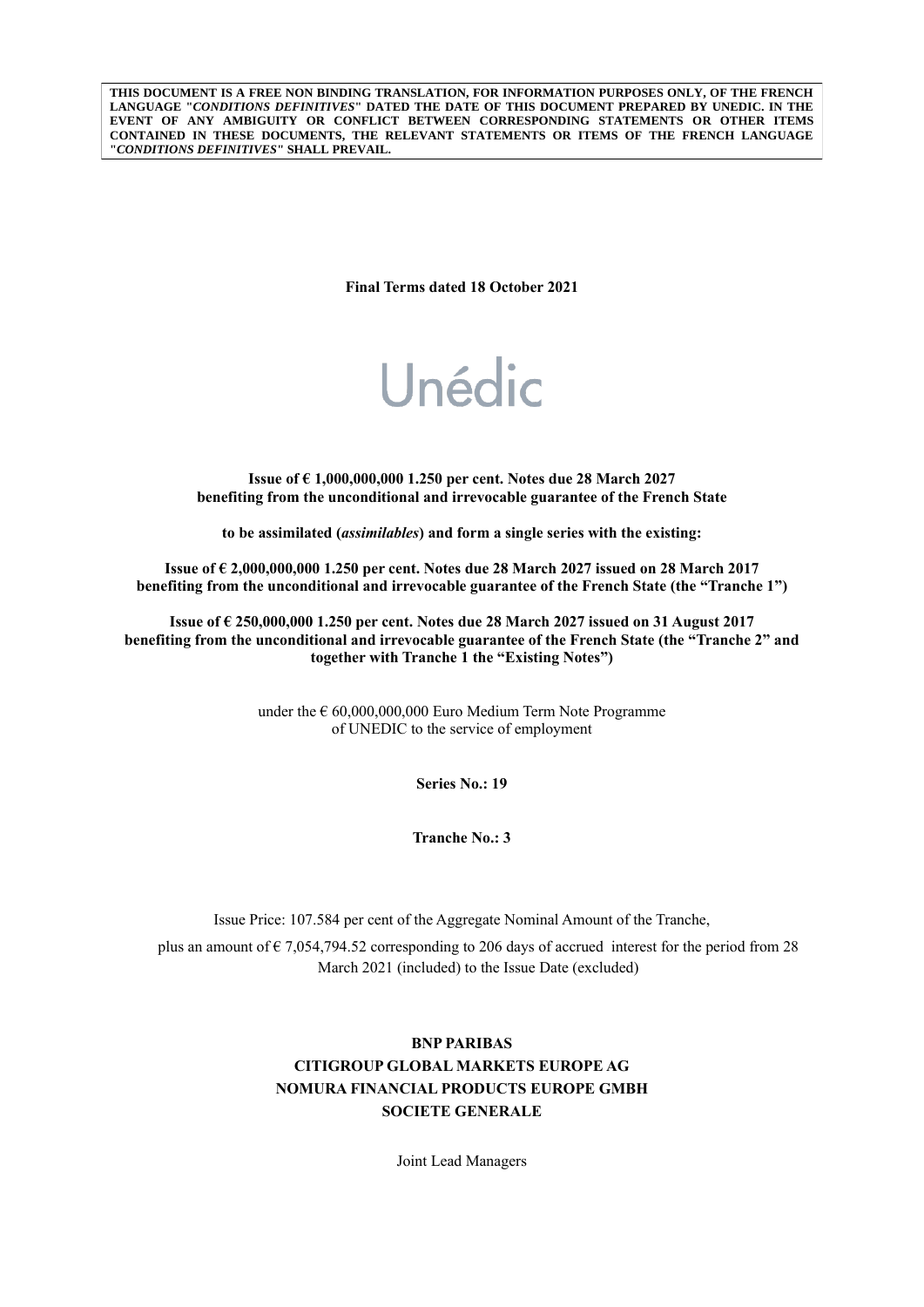**MIFID II product governance / Professional investors and ECPs only target market** – Solely for the purposes of each manufacturer's product approval process the target market assessment in respect of the Notes, taking into consideration the five (5) categories referred to in item 18 of the Guidelines published by the European Securities and Markets Authority ("**ESMA**") on 5 February 2018, has led to the conclusion that: (i) the target market for the Notes is eligible counterparties and professional clients only, each as defined in Directive 2014/65/EU of the European Parliament and of the Council dated 15 May 2014, as amended ("**MiFID II**"); and (ii) all channels for distribution of the Notes to eligible counterparties and professional clients are appropriate. Any person subsequently offering, selling or recommending the Notes (a "**distributor**") should take into consideration the manufacturers' target market assessment; however, a distributor subject to MiFID II is responsible for undertaking its own target market assessment in respect of the Notes (by either adopting or refining the manufacturers' target market assessment) and determining appropriate distribution channels.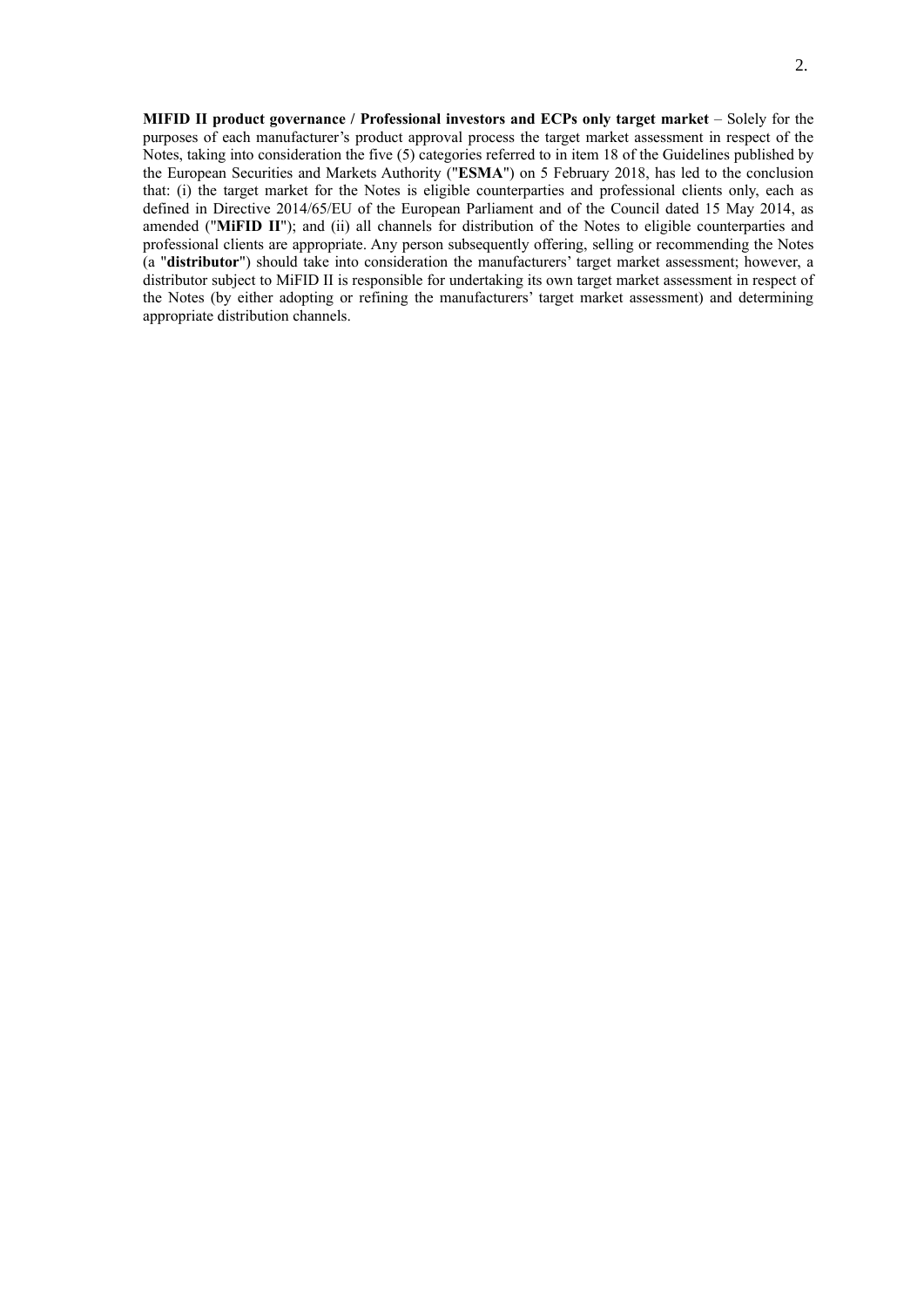Terms used herein shall be deemed to be defined as such for the purposes of the Terms and Conditions set forth in the base prospectus dated 17 March 2017 (the "**Initial Base Prospectus**").

This document constitutes the Final Terms relating to the issue of the notes (the "**Notes**") described hereafter and must be read in conjunction with the information memorandum dated 14 June 2021, as updated on 12 October 2021 (the "**Information Memorandum**"), except in respect of the Conditions which are extracted from the Initial Base Prospectus. Full information on the Issuer and the offer of the Notes is only available on the basis of the combination of these Final Terms, the Initial Base Prospectus and the Information Memorandum.

The Final Terms, the Initial Base Prospectus and the Information Memorandum are available for viewing on the website of the Issuer (www.unedic.org), and during normal business hours at the registered office of the Issuer and at the specified office of the Paying Agent where copies may be obtained.

| 1. | <b>Issuer:</b>      |                                  | Unédic                                                                                                                                                                                                                                                                                                                                                                                                                                                                                                                                                                           |
|----|---------------------|----------------------------------|----------------------------------------------------------------------------------------------------------------------------------------------------------------------------------------------------------------------------------------------------------------------------------------------------------------------------------------------------------------------------------------------------------------------------------------------------------------------------------------------------------------------------------------------------------------------------------|
| 2. | Guarantee:          |                                  | Applicable                                                                                                                                                                                                                                                                                                                                                                                                                                                                                                                                                                       |
|    |                     |                                  | Unconditional and irrevocable guarantee from the<br>French State granted pursuant to (i) Article 201 of<br>the law no. 2020-1721 dated 29 December 2020<br>(French loi de finances pour 2021), (ii) the Order<br>(arrêté) of the Minister for Economy, Finance and<br>Recovery dated 13 January 2021 published in the<br>Journal Officiel of the Republic of France on 16<br>January 2021 and (iii) the Order (arrêté) of the<br>Minister for Economy, Finance and Recovery<br>dated 30 June 2021 published in the Journal<br>Officiel of the Republic of France on 2 July 2021. |
| 3. | (i)                 | <b>Series Number:</b>            | 19                                                                                                                                                                                                                                                                                                                                                                                                                                                                                                                                                                               |
|    | (ii)                | <b>Tranche Number:</b>           | 3<br>The Notes will be fully assimilated (assimilées)<br>and form a single series with the Existing Notes<br>not earlier than 40 days after the Issue Date<br>(the "Assimilation Date")                                                                                                                                                                                                                                                                                                                                                                                          |
| 4. |                     | <b>Specified Currency:</b>       | Euro (" $\epsilon$ ")                                                                                                                                                                                                                                                                                                                                                                                                                                                                                                                                                            |
| 5. |                     | <b>Aggregate Nominal Amount:</b> |                                                                                                                                                                                                                                                                                                                                                                                                                                                                                                                                                                                  |
|    | (i)                 | Series:                          | € 3,250,000,000                                                                                                                                                                                                                                                                                                                                                                                                                                                                                                                                                                  |
|    | (ii)                | Tranche:                         | $\epsilon$ 1,000,000,000                                                                                                                                                                                                                                                                                                                                                                                                                                                                                                                                                         |
| 6. |                     | <b>Issue proceeds:</b>           |                                                                                                                                                                                                                                                                                                                                                                                                                                                                                                                                                                                  |
|    | (i)                 | Gross issue proceeds:            | € 1,082,894,794.52                                                                                                                                                                                                                                                                                                                                                                                                                                                                                                                                                               |
|    | (ii)                | Estimated net issue proceeds:    | € 1,081,644,794.52                                                                                                                                                                                                                                                                                                                                                                                                                                                                                                                                                               |
| 7. | <b>Issue Price:</b> |                                  | 107.584 per cent. of the Aggregate Nominal<br>Amount plus an amount of $\epsilon$ 7,054,794.52<br>corresponding to 206 days of accrued interest for<br>the period from 28 March 2021 (included) to the                                                                                                                                                                                                                                                                                                                                                                           |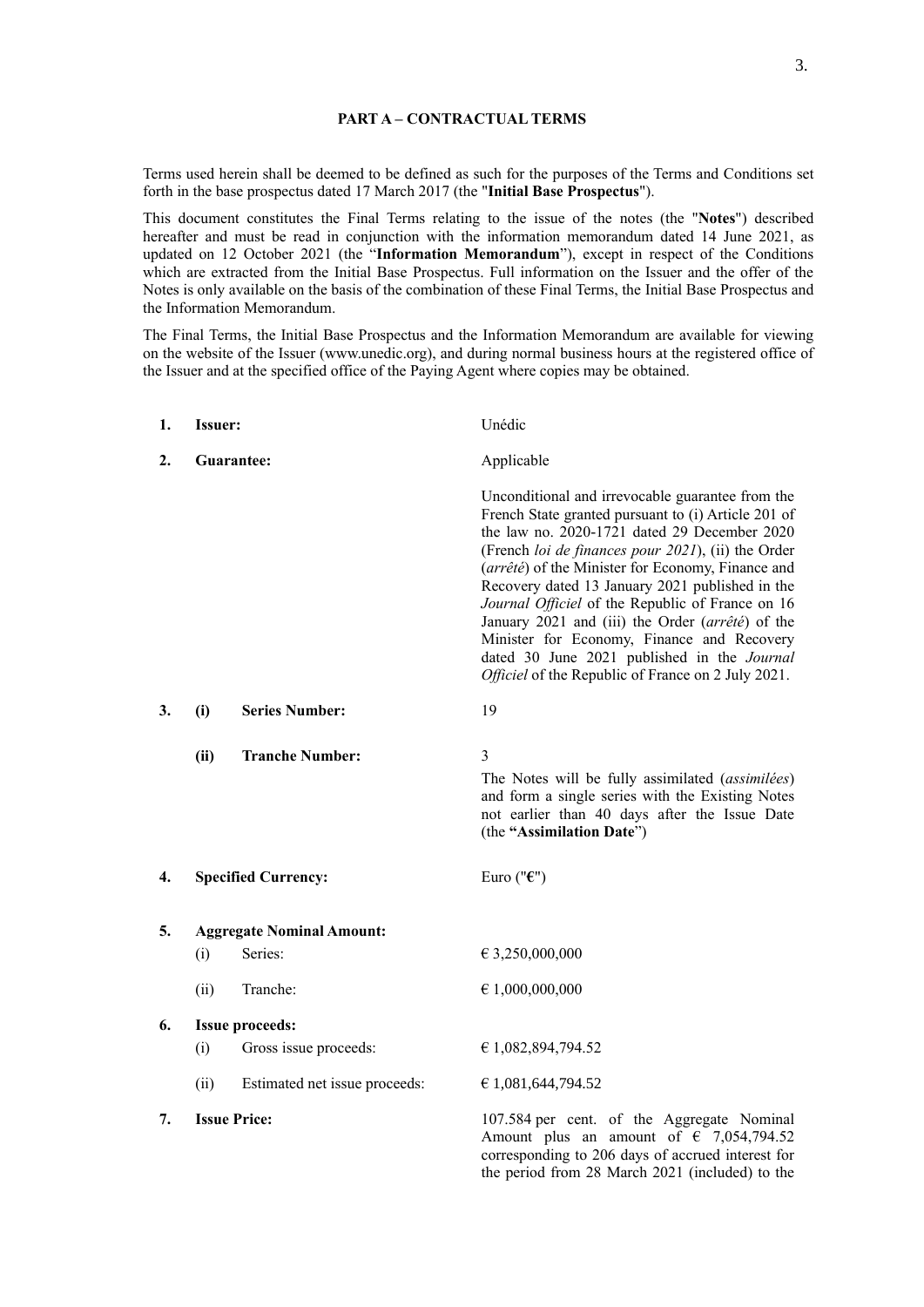|     |                                                                                                      | Issue Date (excluded)                                                                                                                                                                                                                       |
|-----|------------------------------------------------------------------------------------------------------|---------------------------------------------------------------------------------------------------------------------------------------------------------------------------------------------------------------------------------------------|
| 8.  | Denomination:                                                                                        | € 100,000                                                                                                                                                                                                                                   |
| 9.  | <b>Number of Notes issued:</b>                                                                       | 10,000                                                                                                                                                                                                                                      |
| 10. | <b>Issue Date:</b><br>(i)                                                                            | 20 October 2021                                                                                                                                                                                                                             |
|     | (ii)<br><b>Interest Commencement Date:</b>                                                           | 28 March 2021                                                                                                                                                                                                                               |
| 11. | <b>Maturity Date:</b>                                                                                | 28 March 2027                                                                                                                                                                                                                               |
| 12. | <b>Interest Basis:</b>                                                                               | 1.250 per cent. <i>per annum</i> Fixed Rate (further<br>particulars specified below)                                                                                                                                                        |
| 13. | <b>Redemption/Payment Basis:</b>                                                                     | Redemption at par                                                                                                                                                                                                                           |
| 14. | of<br>Change<br><b>Interest</b><br><b>Basis</b><br><sub>or</sub><br><b>Redemption/Payment Basis:</b> | Not Applicable                                                                                                                                                                                                                              |
| 15. | <b>Option:</b>                                                                                       | Not Applicable                                                                                                                                                                                                                              |
| 16. | Date of authorisations for issuance of<br>Notes:                                                     | Decision of the Board of directors dated 28<br>January 2021 setting the terms for determining<br>the characteristics of the issue and authorising<br>Christophe Valentie, directeur general of the<br>Issuer, to determine its final terms. |
| 17. | <b>Method of distribution:</b>                                                                       | Syndicated                                                                                                                                                                                                                                  |

### **PROVISIONS RELATING TO INTEREST PAYABLE**

| 18. | <b>Fixed Rate Notes Provisions:</b>                                                             |                                        | Applicable                                                        |
|-----|-------------------------------------------------------------------------------------------------|----------------------------------------|-------------------------------------------------------------------|
|     | (i)                                                                                             | Rate of Interest:                      | 1.250 per cent. <i>per annum</i>                                  |
|     | (ii)                                                                                            | <b>Interest Payment Dates:</b>         | 28 March in each year and for the first time on 28<br>March 2022. |
|     | (iii)                                                                                           | Fixed Coupon Amounts:                  | € 1,250 per € 100,000 in Denomination                             |
|     | (iv)                                                                                            | Broken Amount(s):                      | Not Applicable                                                    |
|     |                                                                                                 |                                        |                                                                   |
|     | (v)                                                                                             | Day Count Fraction:                    | Annual ACT/ACT - ICMA                                             |
|     | (vi)                                                                                            | <b>Determination Dates:</b>            | 28 March in each year commencing 28 March<br>2022                 |
|     | Other terms relating to the method<br>(vii)<br>of calculating interest for Fixed Rate<br>Notes: |                                        |                                                                   |
|     |                                                                                                 |                                        | Not Applicable                                                    |
| 19. |                                                                                                 | <b>Floating Rate Notes Provisions:</b> | Not Applicable                                                    |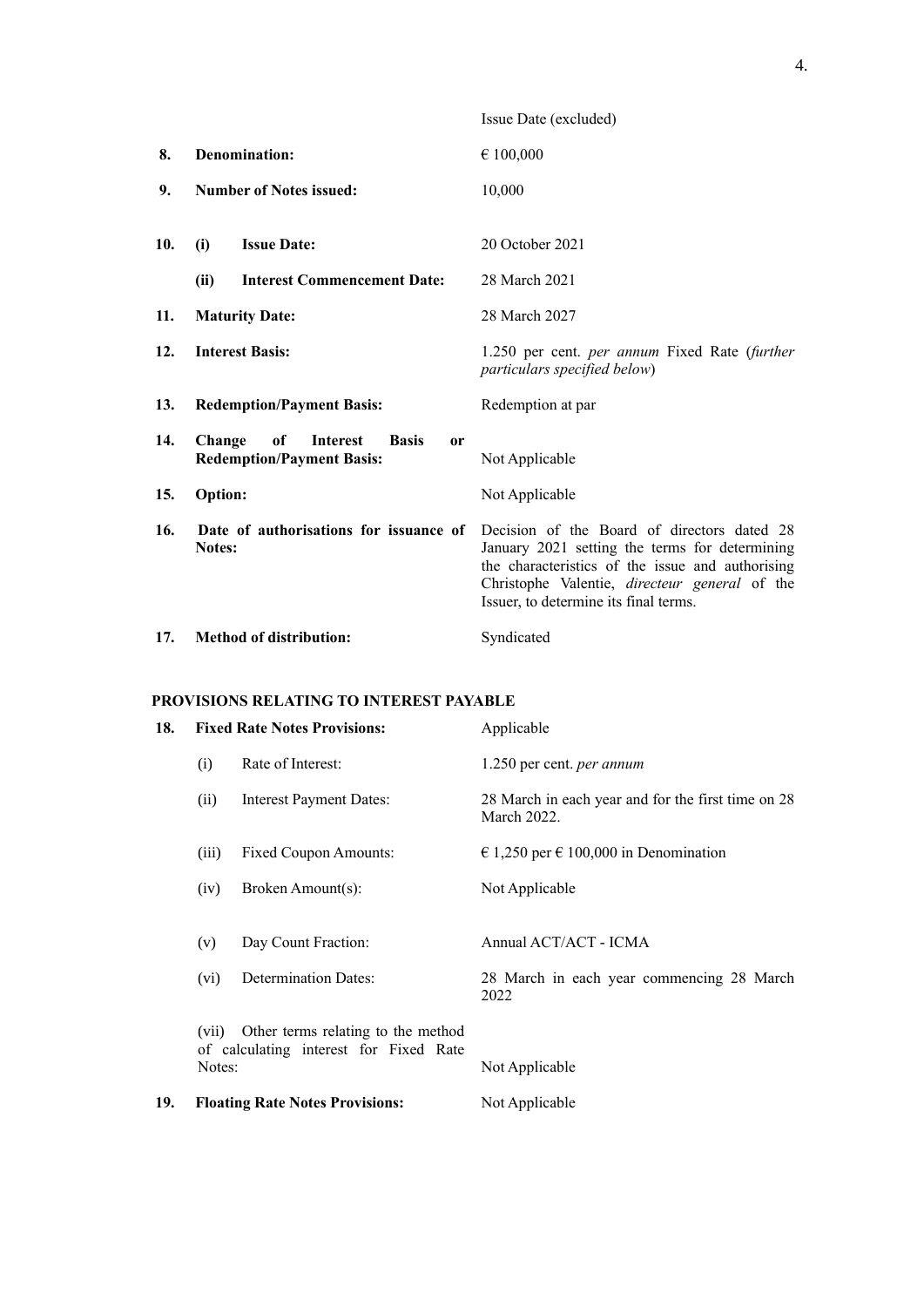#### **PROVISIONS RELATING TO REDEMPTION**

- **20. Call Option:** Not Applicable
- **21. Final Redemption Amount of each Note:**  $\epsilon$  100,000 per Note of  $\epsilon$  100,000 Denomination

Conditions of the Initial Base Prospectus

#### **22. Early Redemption Amount:**

- (i) Early Redemption Amount(s) of each Note payable on redemption for taxation reasons or on event of default or other early redemption and/or the method of calculating the same and/or any other terms (if required or if different from that set out in the Conditions): As specified in Condition 7 of the Terms and
- (ii) Redemption for taxation purpose at a date different from the Interest Payment Dates: No

#### **GENERAL PROVISIONS APPLICABLE TO THE NOTES**

#### **23. Form of Notes:**

(i) Form of Notes: Dematerialised Notes in bearer form (*au porteur*) (ii) Registration Agent: Not Applicable **24. Financial Centre(s) or other special provisions relating to payment dates for the purposes of Condition 8(d):** Not Applicable **25. Redenomination, renominalisation:** Not Applicable 26. **Consolidation provisions:** Not Applicable **27.** *Masse* **(Condition 12):** The name and address of the initial Representative of the *Masse* are: MASSQUOTE S.A.S.U. RCS 529 065 880 Nanterre 33, rue Anna Jacquin 92100 Boulogne-Billancourt France Represented by its Chairman The Representative of the *Masse* will perceive a remuneration of € 450 *per annum*

## (excluding VAT) with respect to its appointment as Representative.

#### **DISTRIBUTION**

**28. (i) If syndicated, names of Managers: Joint Lead Managers** BNP Paribas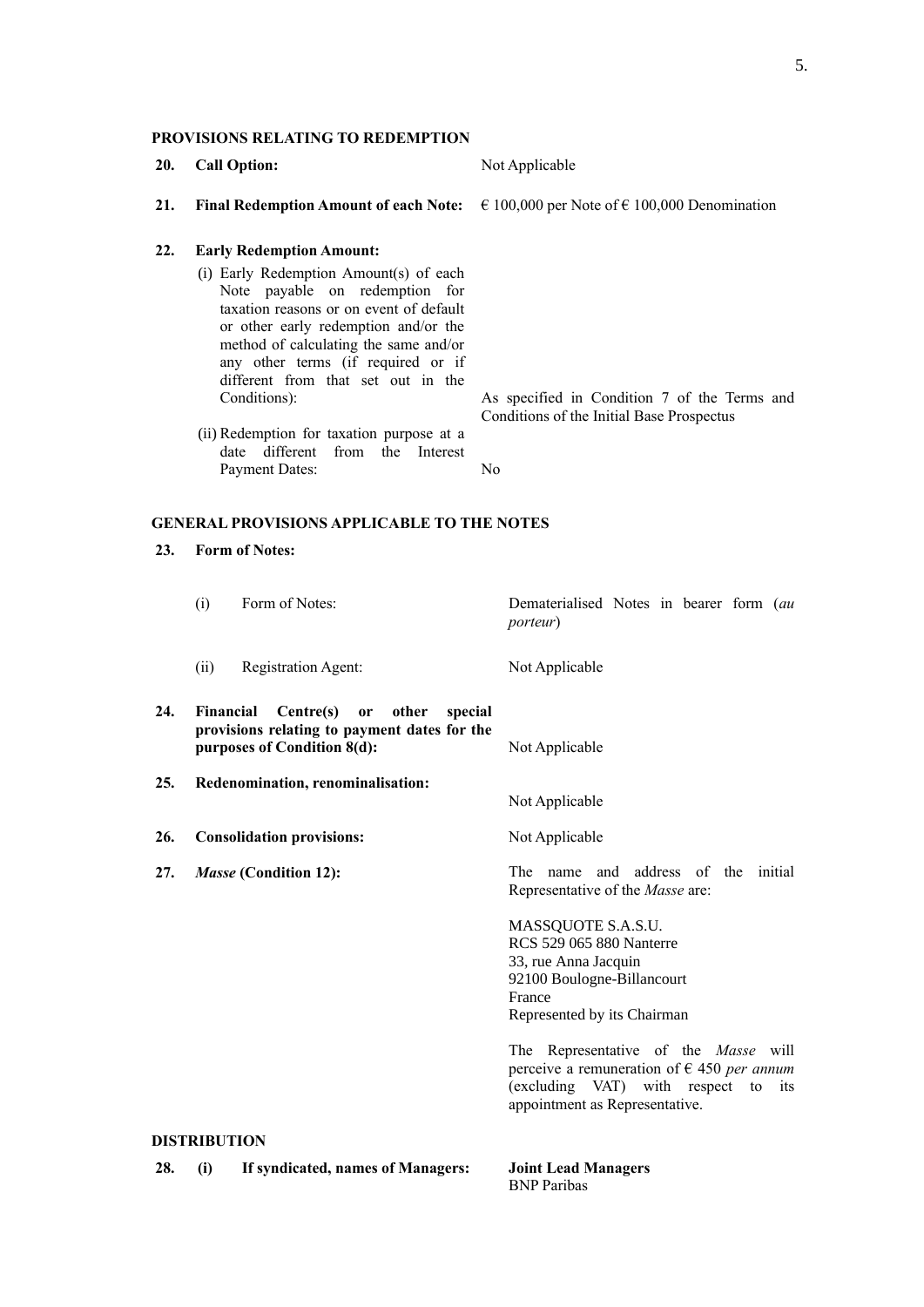Citigroup Global Markets Europe AG Nomura Financial Products Europe GmbH Société Générale

|     | (ii)                               | Date of the subscription agreement:  | 18 October 2021 |
|-----|------------------------------------|--------------------------------------|-----------------|
|     | (iii)                              | <b>Stabilising Manager (if any):</b> | Not Applicable  |
| 29. | If non-syndicated, name of Dealer: |                                      | Not Applicable  |

## **PURPOSE OF FINAL TERMS**

These Final Terms comprise the final terms required for issue and admission to trading on Euronext Paris of the Notes described herein pursuant to the Euro 60,000,000,000 Euro Medium Term Note Programme of UNEDIC to the service of employment.

## **RESPONSIBILITY**

The Issuer accepts responsibility for the information contained in these Final Terms.

Signed on behalf of UNEDIC:

 $\mathbf{By:}$ 

Mr. Christophe Valentie Directeur Général Duly authorised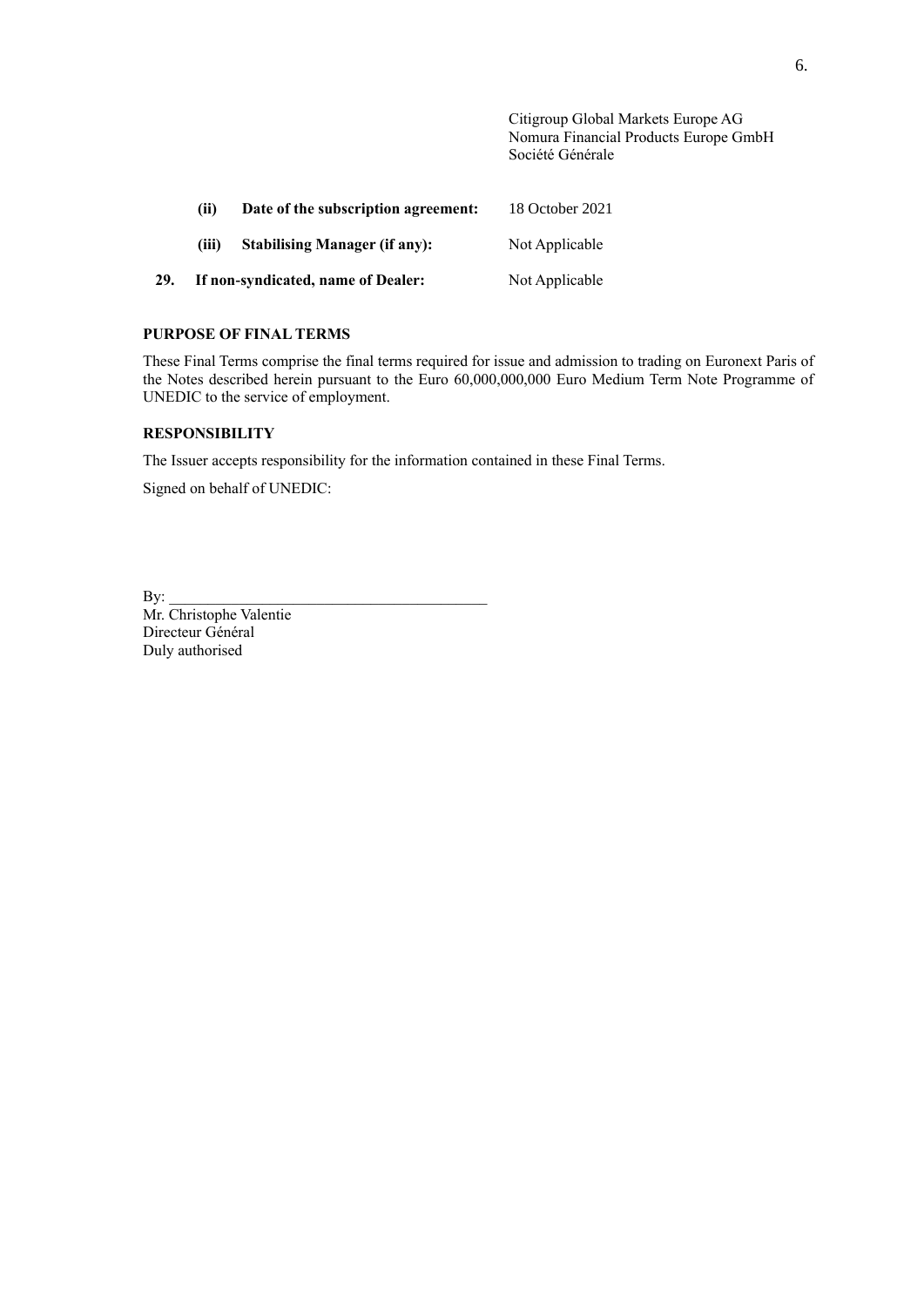#### **PART B – OTHER INFORMATION**

#### **1. ADMISSION TO TRADING**

| (i)            | (a)                                                                  | Admission to trading:                                                                                                                                                                                 | Application has been made by the Issuer (or on its<br>behalf) for the Notes to be admitted to trading on<br>Euronext Paris with effect from 20 October 2021. |
|----------------|----------------------------------------------------------------------|-------------------------------------------------------------------------------------------------------------------------------------------------------------------------------------------------------|--------------------------------------------------------------------------------------------------------------------------------------------------------------|
|                | (b)                                                                  | Regulated Markets or equivalent<br>markets on which, to the<br>knowledge of the Issuer, securities<br>of the same class of the Notes to<br>be admitted to trading are already<br>admitted to trading: | Not Applicable                                                                                                                                               |
|                |                                                                      |                                                                                                                                                                                                       |                                                                                                                                                              |
| (i)            |                                                                      | Estimate of total expenses related to<br>admission to trading:                                                                                                                                        | € 5,700                                                                                                                                                      |
| (iii)          | Additional publication of Information<br>Memorandum and Final Terms: |                                                                                                                                                                                                       | Not Applicable                                                                                                                                               |
| <b>RATINGS</b> |                                                                      |                                                                                                                                                                                                       |                                                                                                                                                              |
| Ratings:       |                                                                      |                                                                                                                                                                                                       | The Notes to be issued are expected to be rated by<br>Moody's France S.A.S. ("Moody's") and Fitch<br>Ratings Ireland Limited ("Fitch"):                      |

Moody's: Aa2

Fitch: AA

In accordance with Regulation (EC) No 1060/2009 dated 16 September 2009 of the European Parliament and of the Council, as amended (the "**CRA Regulation**"), each of Moody's and Fitch is included in the list of registered credit rating agencies published on the European Securities and Markets Authority's website.

## **3. INTERESTS OF NATURAL AND LEGAL PERSONS INVOLVED IN THE ISSUE**

Save as discussed in "Subscription and Sale" of the Information Memorandum, so far as the Issuer is aware, no person involved in the offer of the Notes has an interest material to the offer. Certain of the Joint Lead Managers have been allocated Notes in the offering and so on settlement may hold a portion of the Notes. Such Joint Lead Managers may sell these in the secondary market but are under no obligation to do so.

## **4. REASONS FOR THE OFFER**

Reasons for the offer: See *"Use of Proceeds"* section in the Information Memorandum

**5. YIELD**

 $2.$ 

#### Yield: -0.139 per cent. *per annum*

The yield is calculated at the Issue Date on the basis of the Issue Price. It is not an indication of future yield.